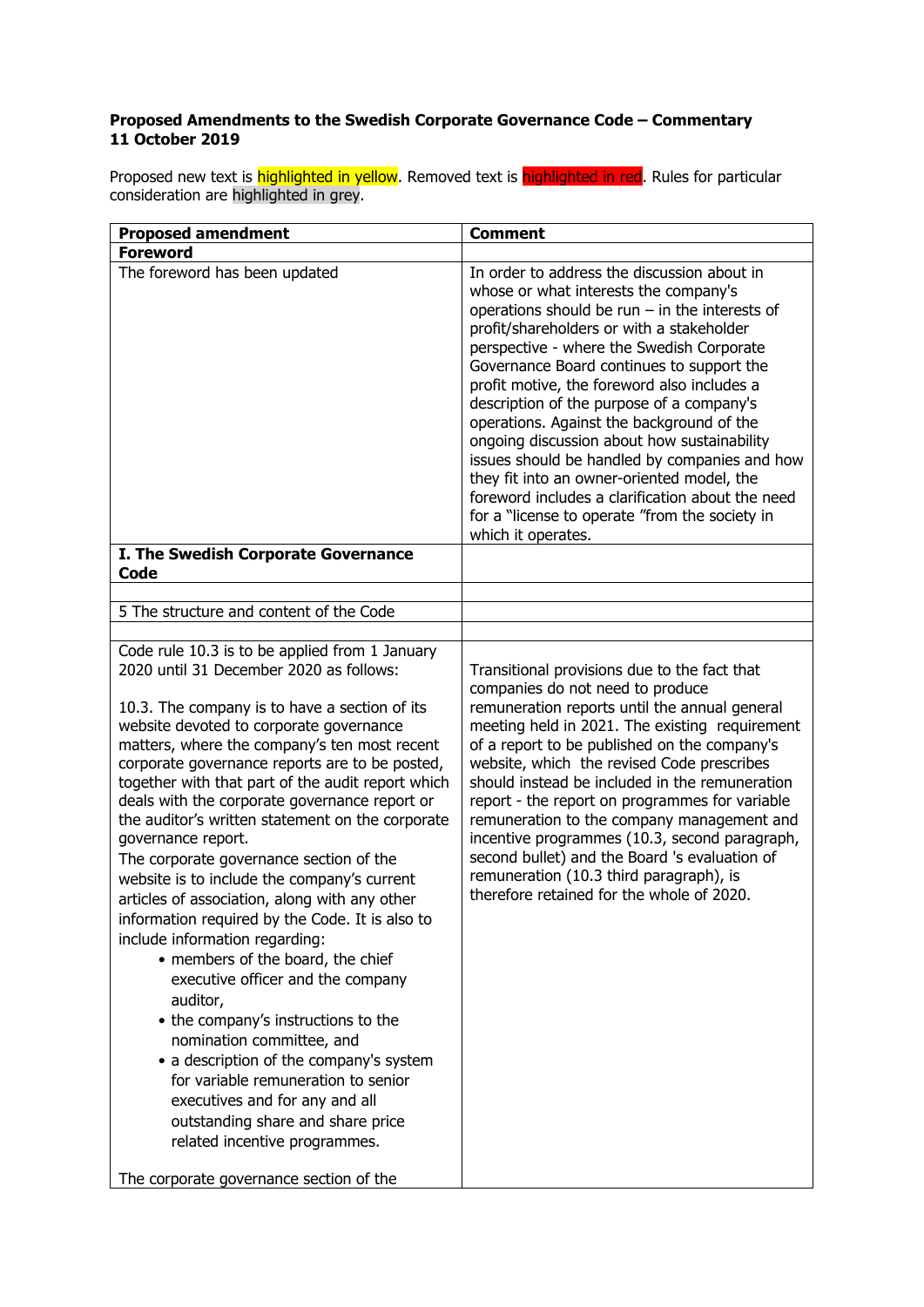| website is also to include a report on the results<br>of the evaluation carried out in accordance with<br>the second and third bullets in rule 9.1. This is<br>to be posted on the website no later than three<br>weeks before the annual general meeting.<br>Code rules 10.5 and 10.6 are applicable from                                                                                                                                       |                                                                                                                                                                                                                                                                                                                                                                                                                                                                                                                                                                                              |
|--------------------------------------------------------------------------------------------------------------------------------------------------------------------------------------------------------------------------------------------------------------------------------------------------------------------------------------------------------------------------------------------------------------------------------------------------|----------------------------------------------------------------------------------------------------------------------------------------------------------------------------------------------------------------------------------------------------------------------------------------------------------------------------------------------------------------------------------------------------------------------------------------------------------------------------------------------------------------------------------------------------------------------------------------------|
| the date of the company's first annual general<br>meeting held after 31 December 2020.                                                                                                                                                                                                                                                                                                                                                           |                                                                                                                                                                                                                                                                                                                                                                                                                                                                                                                                                                                              |
| III. Rules for corporate governance                                                                                                                                                                                                                                                                                                                                                                                                              |                                                                                                                                                                                                                                                                                                                                                                                                                                                                                                                                                                                              |
| 1. The shareholders' meeting<br>DELETED 1.4:                                                                                                                                                                                                                                                                                                                                                                                                     | This rule has been removed as it is an                                                                                                                                                                                                                                                                                                                                                                                                                                                                                                                                                       |
| If the ownership structure warrants it, and it is<br>financially feasible given the financial situation<br>of the company, the company is to offer<br>simultaneous interpretation of the shareholders'<br>meeting into other relevant languages than<br>Swedish, as well as translation of all or parts of<br>the meeting documentation.<br>The same applies to the minutes of the meeting.                                                      | unnecessary instruction. It is in the company's<br>own interest to serve its shareholders.                                                                                                                                                                                                                                                                                                                                                                                                                                                                                                   |
| 2. The nomination committee                                                                                                                                                                                                                                                                                                                                                                                                                      |                                                                                                                                                                                                                                                                                                                                                                                                                                                                                                                                                                                              |
| Preamble:<br>Each member of the nomination committee is to<br>consider carefully whether there is any conflict of<br>interest <mark>or other circumstance that makes</mark><br>membership of the nomination committee<br><i>inappropriate</i> before accepting the assignment.                                                                                                                                                                   | The additional text is intended to emphasise the<br>requirement that a seat on the nomination<br>committee may not be used for any purpose<br>that may be damaging to the company, and that<br>any competitor should therefore carefully<br>consider whether it is appropriate to appoint a<br>representative to the nomination committee.                                                                                                                                                                                                                                                   |
| 2.2 second paragraph:<br>The shareholders' meeting is to provide written<br>instructions to the nomination committee.6<br>Footnote 6: The instructions, which do not need<br>to be approved annually, may form part of the<br>shareholders' meeting's decision to appoint<br>members or comprise a separate document. The<br>instruction may permit the nomination<br>committee to incur costs for the company for<br>the work of the committee. | The Swedish Corporate Governance Board does<br>not feel that the work of the committees should<br>be regulated or that example instructions should<br>be provided, but it feels that one step could be<br>to require instructions and that they be<br>published, (which is in fact in principle that all<br>listed companies follow today). Consequently,<br>an amendment has been made to section 10.3,<br>so that the nomination committee instructions<br>are to be made available on the company's<br>website.                                                                           |
|                                                                                                                                                                                                                                                                                                                                                                                                                                                  | The footnote clarifies that the instruction does<br>not need to be approved annually and that<br>members of the nomination committee should<br>be able to be reimbursed for costs incurred in<br>the course of the work of the committee. The<br>proposed sentence is written neutrally in order<br>to neither prescribe nor prohibit compensation<br>to nomination committee members. Whether<br>compensation can be paid to the nomination<br>committee members without the approval of the<br>shareholders' meeting is a matter for company<br>law, and cannot be determined by the Code. |
| Footnote 12:                                                                                                                                                                                                                                                                                                                                                                                                                                     | The Board has received a number of questions<br>about which definition of related party                                                                                                                                                                                                                                                                                                                                                                                                                                                                                                      |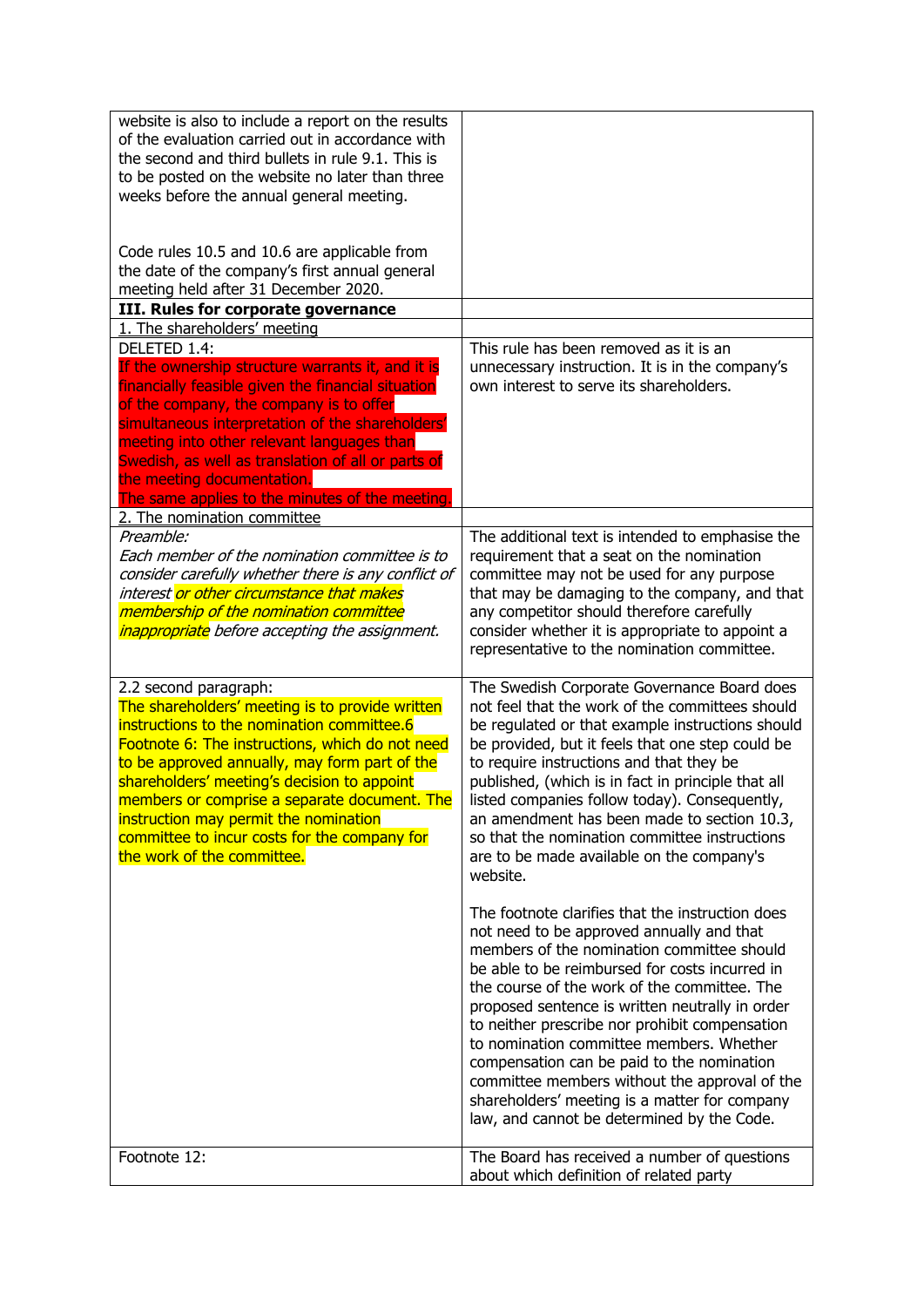| The company itself chooses how to define a<br>related party in the light of the purpose of the<br>provision to clarify the board member's influence<br>on and financial exposure to the company.                                                                                                                                                                                                                                                                                                                                                                               | companies are to use when reporting senior<br>executives' holdings in the company. It proposes<br>this clarification means that the company can<br>use any of the definitions of related party<br>contained in other regulations or create its own<br>definition, as long as the provision's purpose to<br>create the necessary transparency is met.                                                                                                                                                                                                                                                                                                                                                  |
|--------------------------------------------------------------------------------------------------------------------------------------------------------------------------------------------------------------------------------------------------------------------------------------------------------------------------------------------------------------------------------------------------------------------------------------------------------------------------------------------------------------------------------------------------------------------------------|-------------------------------------------------------------------------------------------------------------------------------------------------------------------------------------------------------------------------------------------------------------------------------------------------------------------------------------------------------------------------------------------------------------------------------------------------------------------------------------------------------------------------------------------------------------------------------------------------------------------------------------------------------------------------------------------------------|
| 3. The tasks of the board of directors                                                                                                                                                                                                                                                                                                                                                                                                                                                                                                                                         |                                                                                                                                                                                                                                                                                                                                                                                                                                                                                                                                                                                                                                                                                                       |
| Preamble:<br>The board of directors is to manage the<br>company's affairs in the interests of the company<br>and all its shareholders and to ensure and<br>promote a good company culture.                                                                                                                                                                                                                                                                                                                                                                                     | The question of a board's responsibility for the<br>company culture has been hotly debated<br>internationally under the heading "Tone from<br>the Top". The preamble therefore mentions this<br>responsibility.                                                                                                                                                                                                                                                                                                                                                                                                                                                                                       |
| 3.1 second bullet NO CHANGE:<br>• appointing, evaluating and, if necessary,<br>dismissing the chief executive officer,                                                                                                                                                                                                                                                                                                                                                                                                                                                         | The bullet regarding the board's task to appoint<br>the chief executive officer has been removed, as<br>this stipulation is contained in the Swedish<br>Companies Act.                                                                                                                                                                                                                                                                                                                                                                                                                                                                                                                                |
| 3.1 new third bullet:<br>· identifying how sustainability issues impact<br>risks to and business opportunities for the<br>company,                                                                                                                                                                                                                                                                                                                                                                                                                                             | An updated statement on sustainability in the<br>Code was widely requested. The Board has<br>therefore introduced this clarification regarding<br>the tasks and responsibilities of company<br>boards.                                                                                                                                                                                                                                                                                                                                                                                                                                                                                                |
| 3.1 seventh bullet: NO CHANGE.<br>• ensuring that the company's external<br>communications are characterised by<br>openness, and that they are accurate,<br>reliable and relevant.                                                                                                                                                                                                                                                                                                                                                                                             | The bullet point on the board's responsibility<br>with regard to the company's communications is<br>deemed so fundamental that is should not be<br>removed.                                                                                                                                                                                                                                                                                                                                                                                                                                                                                                                                           |
| 4. The size and composition of the board                                                                                                                                                                                                                                                                                                                                                                                                                                                                                                                                       |                                                                                                                                                                                                                                                                                                                                                                                                                                                                                                                                                                                                                                                                                                       |
| 4.4 third paragraph:<br><b>REPLACE:</b><br>A closely related company is defined in this<br>context as another company in which the<br>company holds, directly or indirectly, at least ten<br>per cent of the shares, ownership interest or<br>votes, or a financial share that confers an<br>entitlement of at least ten per cent of the yield.<br>If the company owns more than 50 per cent of<br>the shares, ownership interest or votes in<br>another company, it is to be regarded as<br>indirectly holding the latter company's<br>ownership in other companies.<br>WITH: | The amendment aims to make it easier for<br>companies and to replace the Code's definition<br>with the Annual Accounts Act's definition of<br>related companies so that the companies do not<br>have to take different definitions into<br>consideration. The Annual Accounts Act's<br>definition is found in chapter 1, sections 5 and<br>8. However, the proposal does not refer to the<br>entire definition of related companies contained<br>in section 8, but only the final paragraph, since<br>the full catalogue of related parties is extremely<br>detailed. The proposal means in general that the<br>related party limit is increased from a ten per<br>cent to a twenty per cent holding. |
| A closely related company is defined in this<br>context as another company which is directly or<br>indirectly a subsidiary or associate of the<br>company. <sup>16</sup><br>Footnote 16: An associated company is a<br>company over which the company has a                                                                                                                                                                                                                                                                                                                    | Chapter 1, section 5 of the Annual Accounts Act:<br>If a company has an ownership interest in a<br>legal entity and exercises significant influence<br>over its operational and financial management,<br>that legal entity is an associated company to the<br>company. However, this does not apply if the<br>legal entity is a subsidiary or jointly controlled                                                                                                                                                                                                                                                                                                                                      |
| significant influence. Such influence is normally                                                                                                                                                                                                                                                                                                                                                                                                                                                                                                                              | company that the company owns together.                                                                                                                                                                                                                                                                                                                                                                                                                                                                                                                                                                                                                                                               |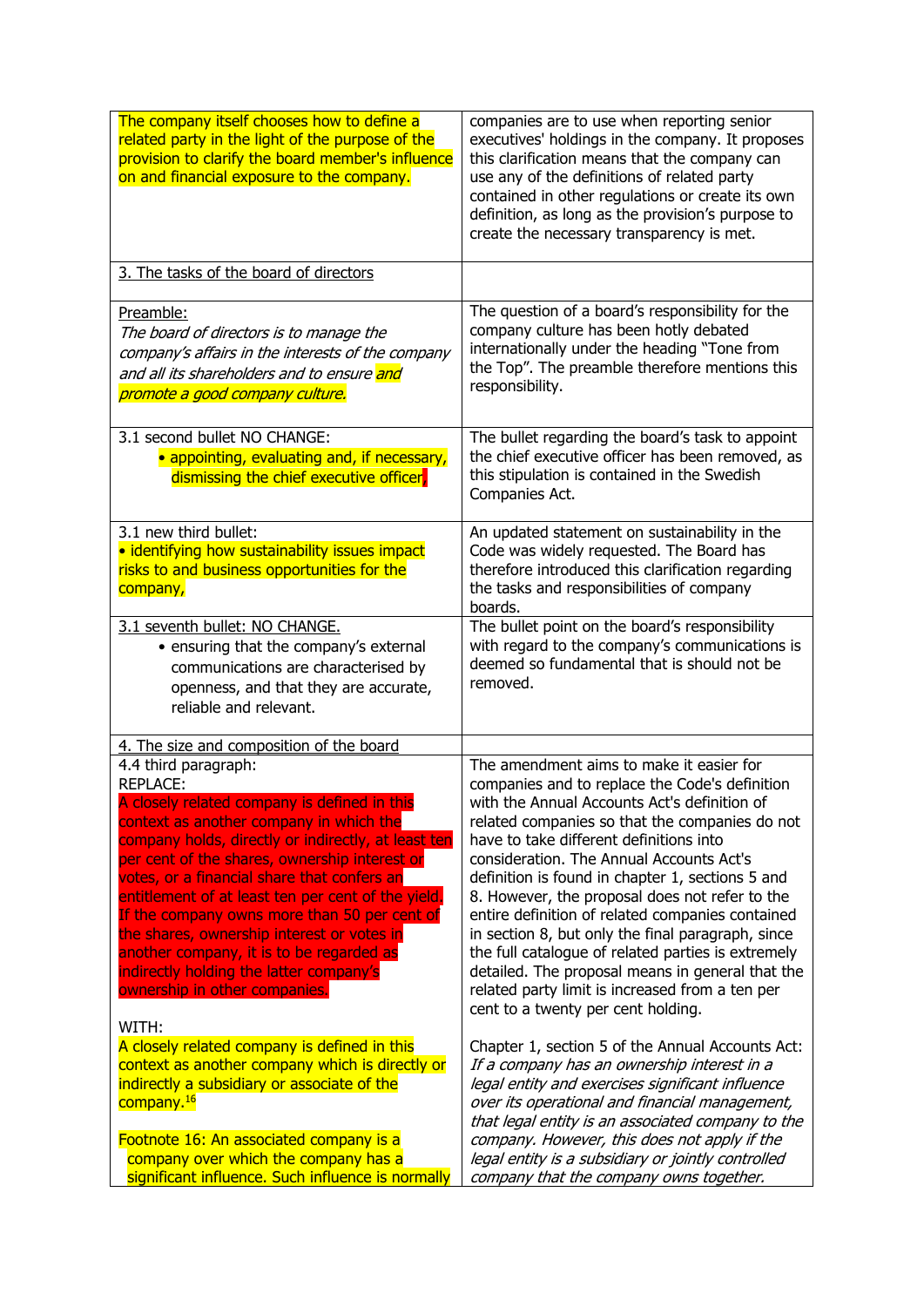| considered to be held if a party has a<br>shareholding of at least 20 per cent of the<br>votes in the company. See chapter 1, sections<br>5 and 8 (final paragraph) of the Annual<br>Accounts Act (1995:1554).                                                                                                                                                                                                                                                                                                                                                                                                                                                                                                                                                                             | If the company holds at least 20 per cent of the<br>votes of all the shares in the legal entity, it is to<br>be regarded as having a significant influence<br>over it, unless otherwise obvious in the<br>circumstances. The same applies if the<br>company's subsidiary or the company together<br>with one or more subsidiaries or several<br>subsidiaries together hold at least 20 per cent of<br>the votes. Act (2015:813).<br>Chapter 1, section 8, final paragraph of the<br><b>Annual Accounts Act:</b><br>For the purposes of the first subparagraph:<br>- A group is defined as a group of companies<br>controlled by one company or another legal<br>entity that is not a parent company within the<br>meaning of this Act, and |
|--------------------------------------------------------------------------------------------------------------------------------------------------------------------------------------------------------------------------------------------------------------------------------------------------------------------------------------------------------------------------------------------------------------------------------------------------------------------------------------------------------------------------------------------------------------------------------------------------------------------------------------------------------------------------------------------------------------------------------------------------------------------------------------------|--------------------------------------------------------------------------------------------------------------------------------------------------------------------------------------------------------------------------------------------------------------------------------------------------------------------------------------------------------------------------------------------------------------------------------------------------------------------------------------------------------------------------------------------------------------------------------------------------------------------------------------------------------------------------------------------------------------------------------------------|
|                                                                                                                                                                                                                                                                                                                                                                                                                                                                                                                                                                                                                                                                                                                                                                                            | - Associated companies are defined as<br>companies that fulfil only the requirement for<br>significant influence as specified in section 5                                                                                                                                                                                                                                                                                                                                                                                                                                                                                                                                                                                                 |
| 5. The tasks of directors                                                                                                                                                                                                                                                                                                                                                                                                                                                                                                                                                                                                                                                                                                                                                                  |                                                                                                                                                                                                                                                                                                                                                                                                                                                                                                                                                                                                                                                                                                                                            |
| <b>NEW 5.3:</b><br>Each director is responsible for committing the<br>time required to carry out the work of the board<br>in the context of the director's other<br>assignments and commitments.                                                                                                                                                                                                                                                                                                                                                                                                                                                                                                                                                                                           | The ability for company board members to set<br>aside sufficient time for the assignment was<br>discussed at several of the roundtable meetings,<br>and it is also an issue that has been debated<br>internationally. The Board does not consider it<br>appropriate to impose restrictions on the<br>number of assignments an individual has, but<br>instead places the responsibility on individual<br>directors, together with the nomination<br>committee, to ensure that they take on no more<br>assignments than they can handle.                                                                                                                                                                                                     |
| 7. Board procedures                                                                                                                                                                                                                                                                                                                                                                                                                                                                                                                                                                                                                                                                                                                                                                        |                                                                                                                                                                                                                                                                                                                                                                                                                                                                                                                                                                                                                                                                                                                                            |
| 7.1 REMOVED:<br>The board is to review the relevance and<br>appropriateness of its statutory Rules of<br><b>Procedure, Instruction to the Chief Executive</b><br><b>Officer and Reporting Instruction at least once a</b><br>year.                                                                                                                                                                                                                                                                                                                                                                                                                                                                                                                                                         | The requirement for annual review of board<br>procedures etc is a detailed provision which the<br>Board regards as unnecessary.                                                                                                                                                                                                                                                                                                                                                                                                                                                                                                                                                                                                            |
| <b>NEW 7.2:</b><br>If the board has established an audit committee,<br>the majority of the committee's members are to<br>be independent in relation to the company and<br>its executive management. At least one of the<br>members who is independent in relation to the<br>company and its executive management is also<br>to be independent in relation to the company's<br>major shareholders. <sup>18</sup><br>Footnote 18: Provisions regarding the<br>establishment of an audit committee and the<br>tasks of an audit committee are found in<br>chapter 8, sections 49 a-b of the Companies Act<br>(2005:551). Chapter 8, section 49 a of the<br>Companies Act states that the members of the<br>committee may not be employed by the<br>company, and at least one member must have | Guidance on the independence of the audit<br>committee has been requested. When the<br>Directive on Auditors and Audits was introduced<br>in 2016, all the rules on audit committees were<br>removed from the Code, but the independence<br>requirement and the relevant definition were not<br>included in the legislation. (The legislators<br>stated that their reason for the legislative text<br>not including anything about independence was<br>that such rules were to be found in the Code.<br>Against this background, the Corporate<br>Governance Board is of the opinion that there is<br>cause to reintroduce the previous Code rule on<br>the independence of the audit committee.                                           |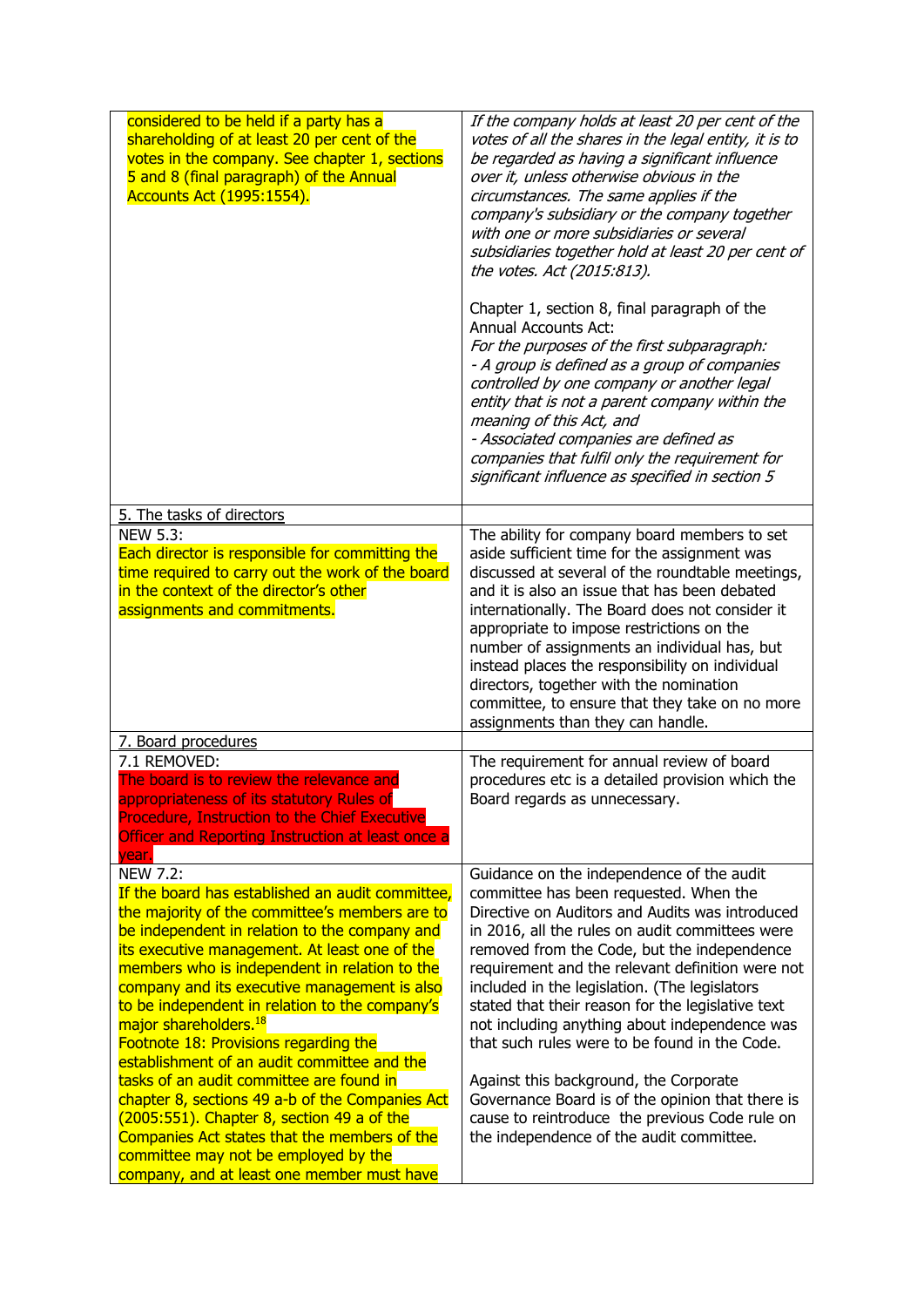| accounting or auditing skills. For assessment of<br>independence, see 4.4 and 4.5.                                                                                                                                                                                                                                                                                                                                                                                                                                                                                                |                                                                                                                                                                                                                                                                                                                                                                                                                                                                                                                                                                                                                                                                                                                                                                                                                                                                                                                                                                                                                                                                                                                                                                                                                                                                                                                                                                      |
|-----------------------------------------------------------------------------------------------------------------------------------------------------------------------------------------------------------------------------------------------------------------------------------------------------------------------------------------------------------------------------------------------------------------------------------------------------------------------------------------------------------------------------------------------------------------------------------|----------------------------------------------------------------------------------------------------------------------------------------------------------------------------------------------------------------------------------------------------------------------------------------------------------------------------------------------------------------------------------------------------------------------------------------------------------------------------------------------------------------------------------------------------------------------------------------------------------------------------------------------------------------------------------------------------------------------------------------------------------------------------------------------------------------------------------------------------------------------------------------------------------------------------------------------------------------------------------------------------------------------------------------------------------------------------------------------------------------------------------------------------------------------------------------------------------------------------------------------------------------------------------------------------------------------------------------------------------------------|
| 9. Remuneration of the board and executive                                                                                                                                                                                                                                                                                                                                                                                                                                                                                                                                        |                                                                                                                                                                                                                                                                                                                                                                                                                                                                                                                                                                                                                                                                                                                                                                                                                                                                                                                                                                                                                                                                                                                                                                                                                                                                                                                                                                      |
| management                                                                                                                                                                                                                                                                                                                                                                                                                                                                                                                                                                        |                                                                                                                                                                                                                                                                                                                                                                                                                                                                                                                                                                                                                                                                                                                                                                                                                                                                                                                                                                                                                                                                                                                                                                                                                                                                                                                                                                      |
| 9.4-8 NO CHANGE:                                                                                                                                                                                                                                                                                                                                                                                                                                                                                                                                                                  | Code rules 9.4-9.8 derive from the European<br>Commission's remuneration recommendation<br>from 2009. The recommendation contains a<br>number of requirements for the structure of the<br>company's remuneration guidelines. In order to<br>avoid legislation, most of the substantive rules<br>in the recommendation were introduced into the<br>Code in 2010. The recommendation was<br>replaced by the new rules on remuneration<br>guidelines and remuneration reports contained<br>in the updated Shareholders' Rights Directive on<br>11 June 2019. These were implemented in<br>Chapter 8, Sections 51-54 of the Swedish<br>Companies Act<br>After careful consideration, the Board has<br>decided to retain Code rules 9.4-9.8 without<br>change, as the Board has initiated a project to<br>create a new recommendation on remuneration.<br>All the rules that currently apply to<br>remuneration, e.g. those in the Code, are to be<br>gathered together, and that work will determine<br>whether Code rules 9.4-9.8 should be revised in<br>full, in part or not at all and, if changes are<br>made, how the transferred rules are to be<br>formulated. The recommendation is expected to<br>be finalised by the end of 2020, with<br>appropriate provisions on when it should be<br>applicable so that companies are able to adjust<br>to the new rules. |
|                                                                                                                                                                                                                                                                                                                                                                                                                                                                                                                                                                                   |                                                                                                                                                                                                                                                                                                                                                                                                                                                                                                                                                                                                                                                                                                                                                                                                                                                                                                                                                                                                                                                                                                                                                                                                                                                                                                                                                                      |
|                                                                                                                                                                                                                                                                                                                                                                                                                                                                                                                                                                                   |                                                                                                                                                                                                                                                                                                                                                                                                                                                                                                                                                                                                                                                                                                                                                                                                                                                                                                                                                                                                                                                                                                                                                                                                                                                                                                                                                                      |
|                                                                                                                                                                                                                                                                                                                                                                                                                                                                                                                                                                                   |                                                                                                                                                                                                                                                                                                                                                                                                                                                                                                                                                                                                                                                                                                                                                                                                                                                                                                                                                                                                                                                                                                                                                                                                                                                                                                                                                                      |
| <b>NEW 9.9:</b><br>Guidelines regarding remuneration to the board<br>and executive management are also to cover<br>salary and other remuneration to other<br>members of the executive management. <sup>26</sup><br>Footnote 26: Chapter 8, section 51 of the<br>Swedish Companies Act (2005:551) states that<br>the board of directors is to draw up a proposal<br>to the annual general meeting regarding<br>guidelines for salary and other remuneration to<br>the members of the board of directors, the chief<br>executive officer and the deputy chief executive<br>officer. | This rule complements the new legislation on<br>remuneration guidelines that are a result of the<br>implementation of the updated Shareholders'<br>Rights Directive.<br>The new Code rule 9.9 states that the<br>remuneration guidelines, in the same way as<br>applied before, are also to cover other senior<br>executives, i.e. not only the chief executive<br>officer and the deputy chief executive officer<br>(and any remuneration to company board<br>members in addition to their board fee). This<br>Code rule means that the scope of the<br>regulation corresponds to the general practice<br>that has developed based on the previous<br>wording of the Companies Act d. However, the<br>new Code rule 9.9 does not mean that the<br>remuneration report required by the Companies                                                                                                                                                                                                                                                                                                                                                                                                                                                                                                                                                                     |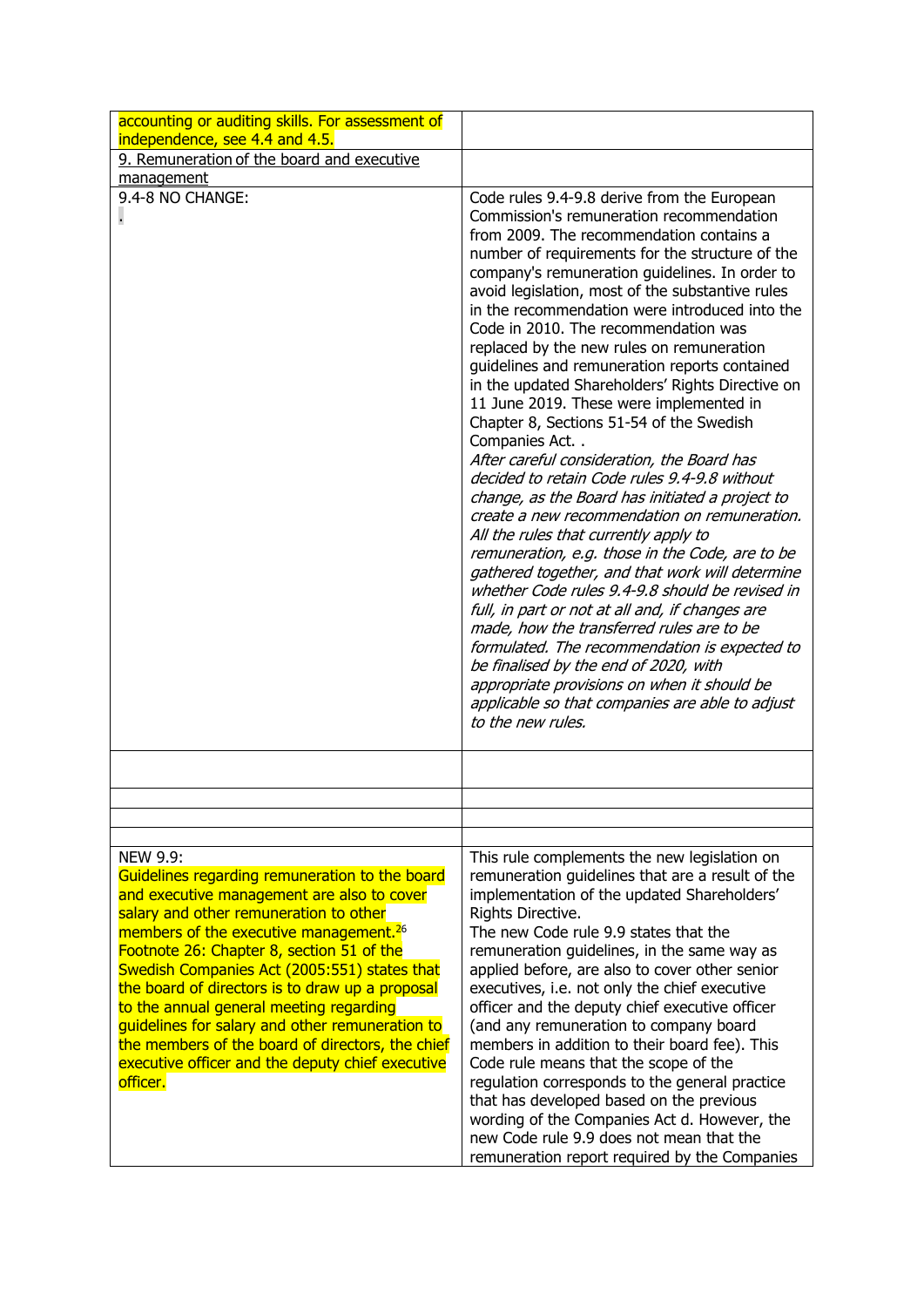|                                                                                                                                                                                                                                                                                                     | Act needs to include information on the rest of<br>the executive management.                                                                                                                                                                                                                                                                                                                                                                                                                                                                                                                                                                                                                                      |
|-----------------------------------------------------------------------------------------------------------------------------------------------------------------------------------------------------------------------------------------------------------------------------------------------------|-------------------------------------------------------------------------------------------------------------------------------------------------------------------------------------------------------------------------------------------------------------------------------------------------------------------------------------------------------------------------------------------------------------------------------------------------------------------------------------------------------------------------------------------------------------------------------------------------------------------------------------------------------------------------------------------------------------------|
| 10. Information on corporate governance,<br>sustainability and remuneration                                                                                                                                                                                                                         |                                                                                                                                                                                                                                                                                                                                                                                                                                                                                                                                                                                                                                                                                                                   |
| Preamble, NEW THIRD PARAGRAPH:<br>The remuneration report that is to be presented<br>annually to the annual general meeting for<br>approval is to be made available on the<br>company's website                                                                                                     | Chapter 10 of the Code is supplemented by<br>rules for the remuneration report required by<br>the Companies Act following the implementation<br>of the updated Shareholders' Rights Directive.                                                                                                                                                                                                                                                                                                                                                                                                                                                                                                                    |
| 10.3 REMOVED second paragraph, second<br>bullet:<br>• a description of the company's system of<br>variable remuneration to the board and<br>executive management, and of each<br>outstanding share- and share-price-<br>related incentive scheme.                                                   | The first part of the bullet on website<br>information regarding variable remuneration<br>systems for the board and executive<br>management has been removed, as the<br>equivalent information is to be included in the<br>remuneration report with regard to the chief<br>executive officer and the deputy chief executive<br>officer. The second part, regarding website<br>information on incentive programs has been<br>moved to Code rule 10.6. As a new transitional<br>rule in the Companies Act does not require<br>remuneration reports to be produced before the<br>2021 annual general meeting, the Code<br>amendment is not applicable until 2021, as<br>stated in the transitional Code rules above. |
| 10.3 NEW second paragraph, second bullet:<br>• the company's instructions to the nomination<br>committee. <sup>37</sup><br>Footnote 37: If the instructions to the<br>nomination committee are only to be found in<br>the minutes of the annual general meeting, the<br>information may state this. | The new requirement in the second paragraph<br>of rule 2.2 for instructions to the nomination<br>committee also entails a transparency<br>requirement for the company website, which<br>has been introduced in this bullet.                                                                                                                                                                                                                                                                                                                                                                                                                                                                                       |
| 10.3 REMOVED third paragraph:<br>The board is also to publish the results of the<br>evaluation required by points two and three of<br>Code rule 9.1 in the corporate governance<br>section of the company's website no later than<br>three weeks before the annual general meeting.                 | that the requirement of a report on the board's<br>evaluation of remuneration has been removed in<br>the light of the requirement regarding<br>information required in the remuneration report,<br>which means that the Code's requirements can<br>be considered superfluous. However, the<br>transitional Code rules mean that the previous<br>requirement applies until the end of 2020, when<br>the amendment comes into force.                                                                                                                                                                                                                                                                                |
| NEW 10.5:<br>The remuneration report is to contain a<br>reference to where in the company's annual<br>report the information required by chapter 5,<br>sections 40-44 of the Annual Accounts Act<br>(1995:1554) is to be found.                                                                     | This new rule supplements the content<br>requirements regarding the remuneration report<br>required by the Companies Act:<br>- In order for the remuneration report to<br>facilitate access to the company's information on<br>remuneration for interested parties, the report is<br>to contain a reference to the remuneration note<br>in the company's annual report. Through a<br>transitional rule, this amendment comes into<br>force in 2021.                                                                                                                                                                                                                                                               |